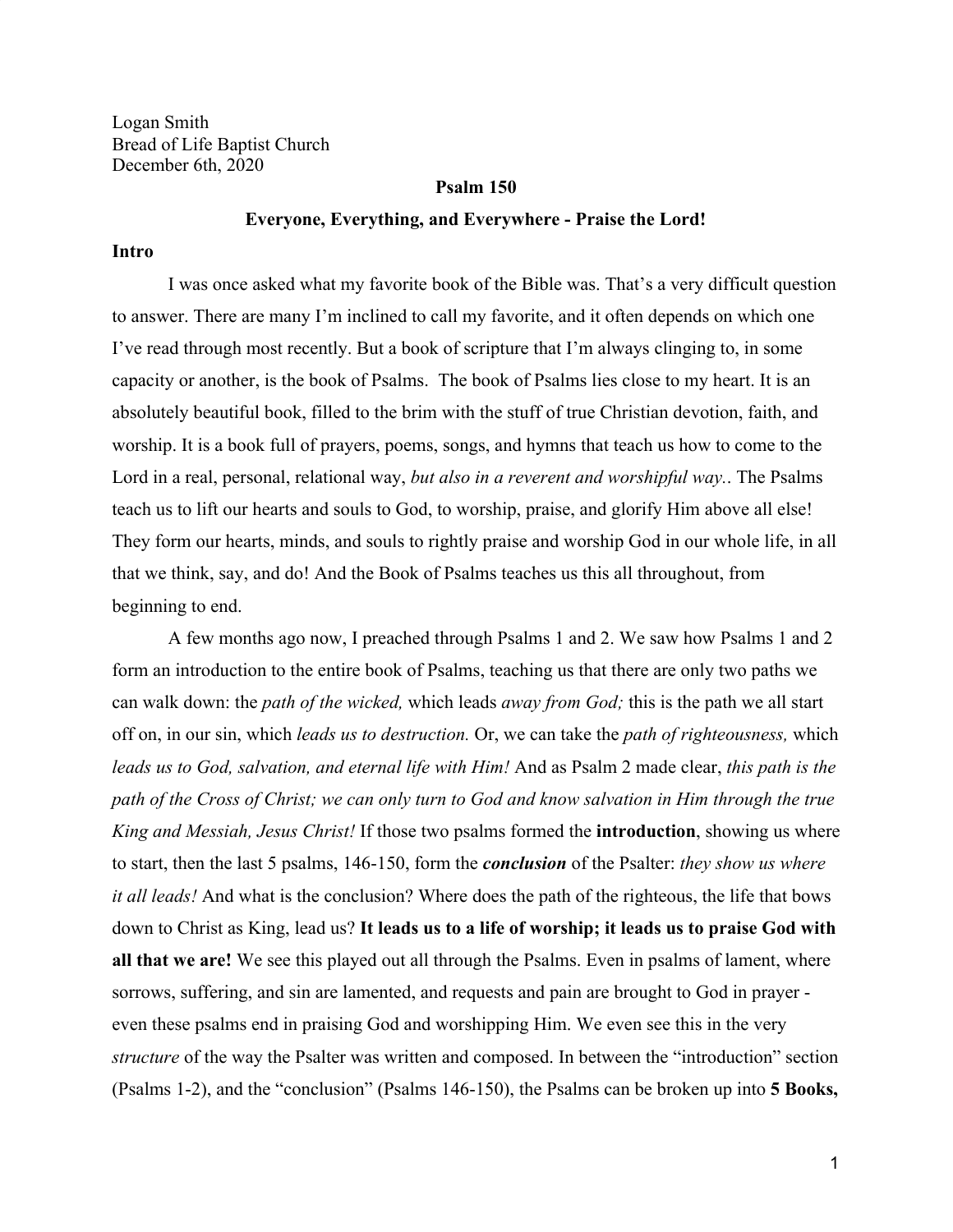and each section of the book of Psalms concludes with a call to praise the Lord.**.** At the end of each book, the last verse or two or each of those last psalms ends *with an exhortation for everyone to bless, praise, and worship God!<sup>1</sup>*

Then, after book five ends, the **conclusion of the book, psalms 146-150, begins;** this whole section is composed of 5 explicit praise psalms, with the first and last verse of each calling us - even *commanding us -* to praise the Lord! This call to praise and worship God builds throughout the book, finally culminating in the five psalms of praise! What we see is like a **symphony,** that starts off slow, and slowly builds, becoming louder and more magnificent, occasionally flaring at moments before settling back down; and then, finally, the symphony builds and builds, getting louder and louder, until it culminates in the most beautiful, jaw-dropping piece at the close. That's exactly what is happening in the book of Psalms. And the climactic portion is 146-150, especially culminating in 150, where the point of the Psalms is brought to its clear, purposeful conclusion, just as a symphony ends on a loud and high note. And the point is clear: it teaches us that the whole point, indeed, the whole point of the Christian life, is to **form within us hearts of praise that burst forth in worship!**

Psalm 150, the passage before us today, reminds us that our ultimate purpose and end in life is to glorify, worship, and praise the Lord our God. Neatly summed up within these few, concise verses are the answers to some very foundational questions about our worship: the Psalm answers for us *where* we are supposed to worship God: it tells us *why* we are to praise God; it tells us *how* we are to worship; and it answers the question of *who* is called, even *commanded*, to worship and praise the Lord. So then, our four points this morning will simply attempt to tease out each of the points that the psalm makes.

First, we turn to the question of *where* **worship is supposed to take place:**

## **I. Praise the Lord Everywhere (v. 1)**

The psalm opens with the general call that goes forth: "Praise the Lord!" And immediately we see **where** the worship of God is supposed to take place: God is to be praised **everywhere,** whether on Earth or in Heaven.

The end of verse 1 explicitly refers to praising God in the Heavenly places, in **"His mighty heavens!" (v.1b).** At the very least, this refers to Heaven, where God dwells in glory. As

<sup>1</sup> See Psalms 41:13; 72:20; 89:52; 106:48; 145:21.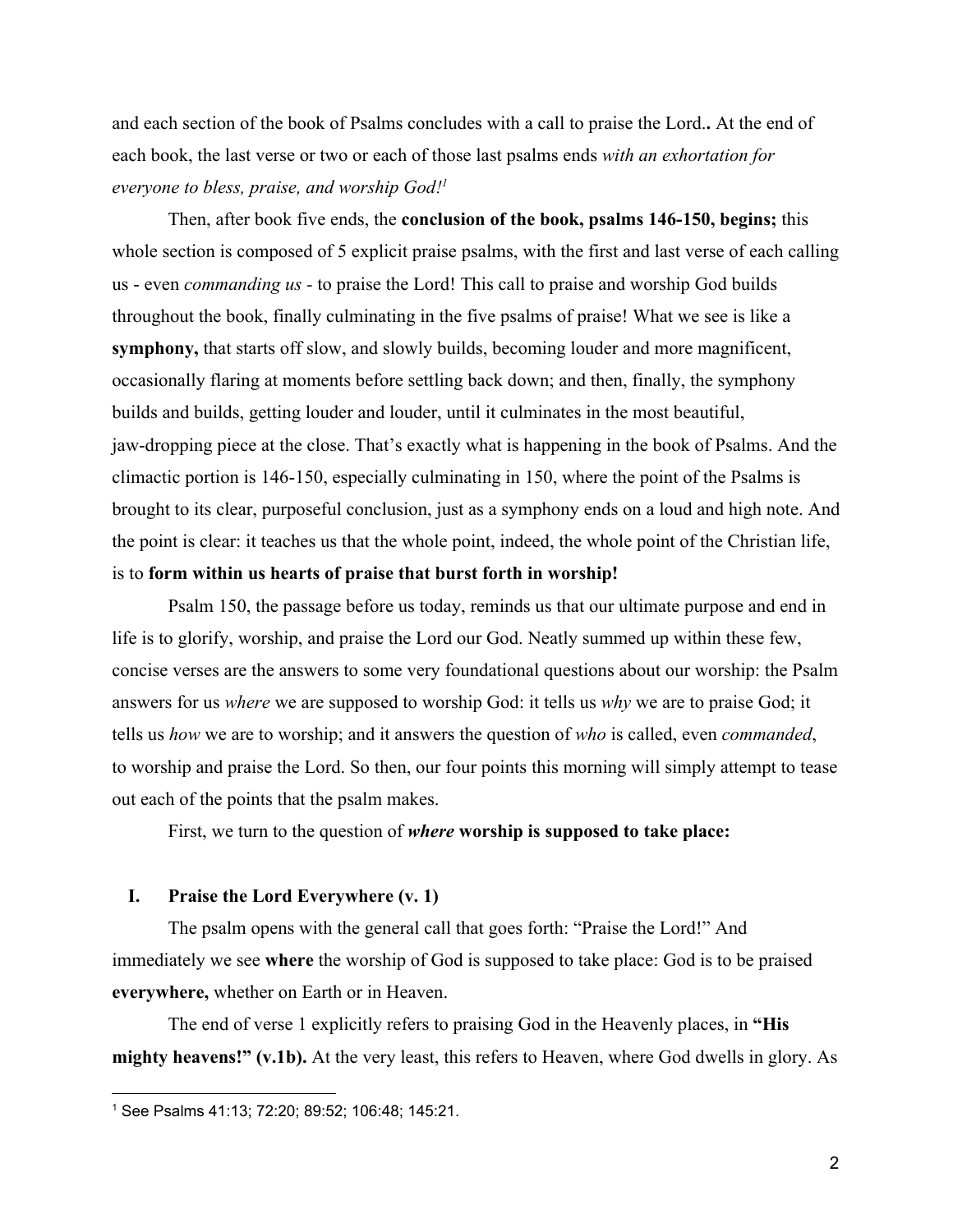we see elsewhere in scripture, the angelic hosts **praise and worship God without ceasing!** God's glory is not obscured by sin, but is openly acknowledged, declared, and praised by all who witness it. Obviously, then, worship takes place in the heavenly places, in the visible presence of God, the Lord of glory.

But worship is also to take place among us, *here on Earth, among humanity.* I think this is what is referred to by the word *"Sanctuary."* The word *sanctuary* refers to the **Holy presence and dwelling place of God.** But even within that definition, there are still a couple of possible references here. THis is possibly speaking of the heavenly places, the **true, heavenly dwelling of God.** As we have just seen, the second half of this verse explicitly speaks of that reality. But another possibility is that **sanctuary** here refers to the *dwelling place of God among humanity; the place where God's people gather to worship and praise God.* In the Old Testament, the word **"sanctuary"** can refer to the *Temple* of the Lord, the physical location in Israel where God's covenant people could come before the Lord to worship Him. It refers to the place where God comes and dwells among His people, and where God's people could gather together to worship Him. That is how I think it is being used here.

But now that Christ has come, we no longer live under the Law and the Old Covenant. Under the new covenant in Christ, there is no longer a physical temple or a physical location where we go to worship. **Jesus Christ is the true temple,** the dwelling place of God among mankind, and the place where God's people come into the presence of God in true worship, this is true for all who believe in Him are *united to Him.* We come into the presence of God to worship Him as His people, first and foremost, by being *in Jesus Christ.* Furthermore, we receive the very Holy Spirit of God, meaning God *dwells in and among us!* He dwells among His people - the Church. He also dwells *with and in each individual Christian.* This means that the *sanctuary* of God on earth - the place where humanity can gather in the presence of God to worship Him - is no longer a physical temple, but is *the local church - the individual people of GOd and the local gatherings of the people of God in Christ Jesus.*

Since it is no longer confined to a physical temple, the *location of worship* expands and extends to any and every place in all of creation! Whether in the Middle East or America, Europe or Asia. Whether in church, at home, at work, or a night out on the town - *all believers are part of the true temple, the true sanctuary of God, all the time! We are in Christ and His Spirit is in*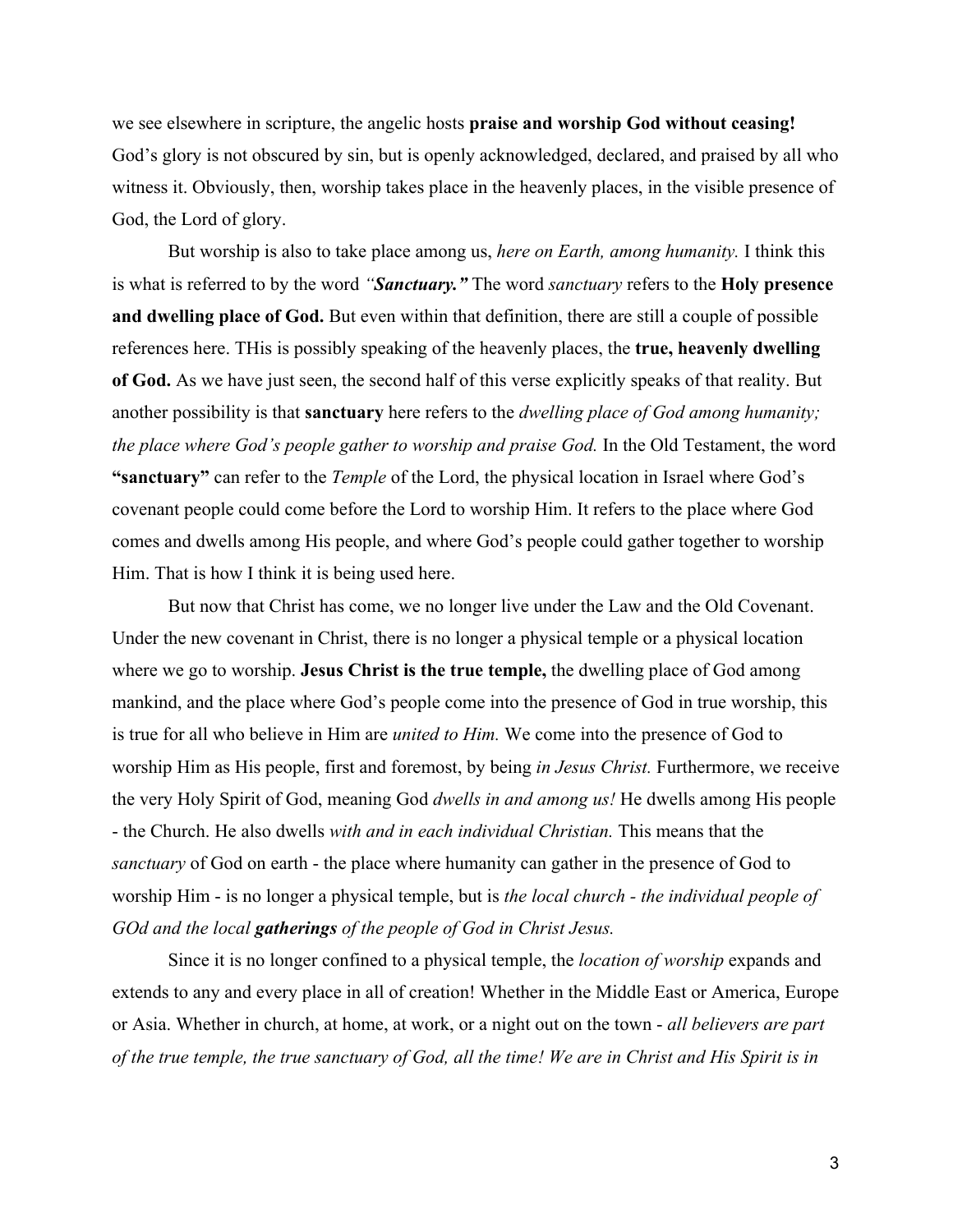*us!* THerefore, wherever and whenever you are, *that is the place where you are called to praise and worship the Lord!*

**But this is** *especially true* **for when we gather as the local church - when we gather, as God's people, in the name of Jesus Christ!** As we are doing right now, for example! As Jesus tells us in Matt. 18, "Where two or more are gathered in my name, there am I among them" (18:20). When we gather *as the local church,* coming together as the people of God in Christ, Jesus is with us in a particular way. How appropriate it is, then, that we gather together *week after week* to worship and praise our great God! Yes, we each have the Spirit of God inside of us and are called to worship in every place, in all of our life! But we each exist only as a *part of* **God's temple** - the Church, CHrist's body. Therefore, it is not enough for us to only worship as individuals, but also to come together and worship in the congregation! To come and praise the Lord **as the church - the visible dwelling place of God among humanity! The true place of worship: where people gather** *in Christ's name* **to worship the Lord!**

So then, the attitude of our hearts should be: **Let God be praised everywhere! In the heavens and here on earth! Let us praise God wherever we are! Let us praise God in every place! Let us praise God in public in private; at work and at play. And let us make it a priority in our lives to gather together, as God's people - as a local church - to corporately worship and praise the Lord, just as we're doing right now, and as we do every Sunday.**

But why, exactly, are we supposed to worship? This question is answered next.

# **II. Praise the Lord for Who He Is and What He Has Done (v. 2)**

In the second half of verse 2, we are told to "praise the Lord' because of God's **"***Excellent greatness"* (v.2b). In other words, we're told to worship God because of **who He is**  because He is the most "excellent," the "greatest," the most **glorious, majestic, and highly exalted being in all the universe!** He is exceedingly great, worthy of all worship, honor, glory, and praise! Everything about Him is wonderful and praiseworthy! He is the true God, and is therefore *the only one* worthy of worship!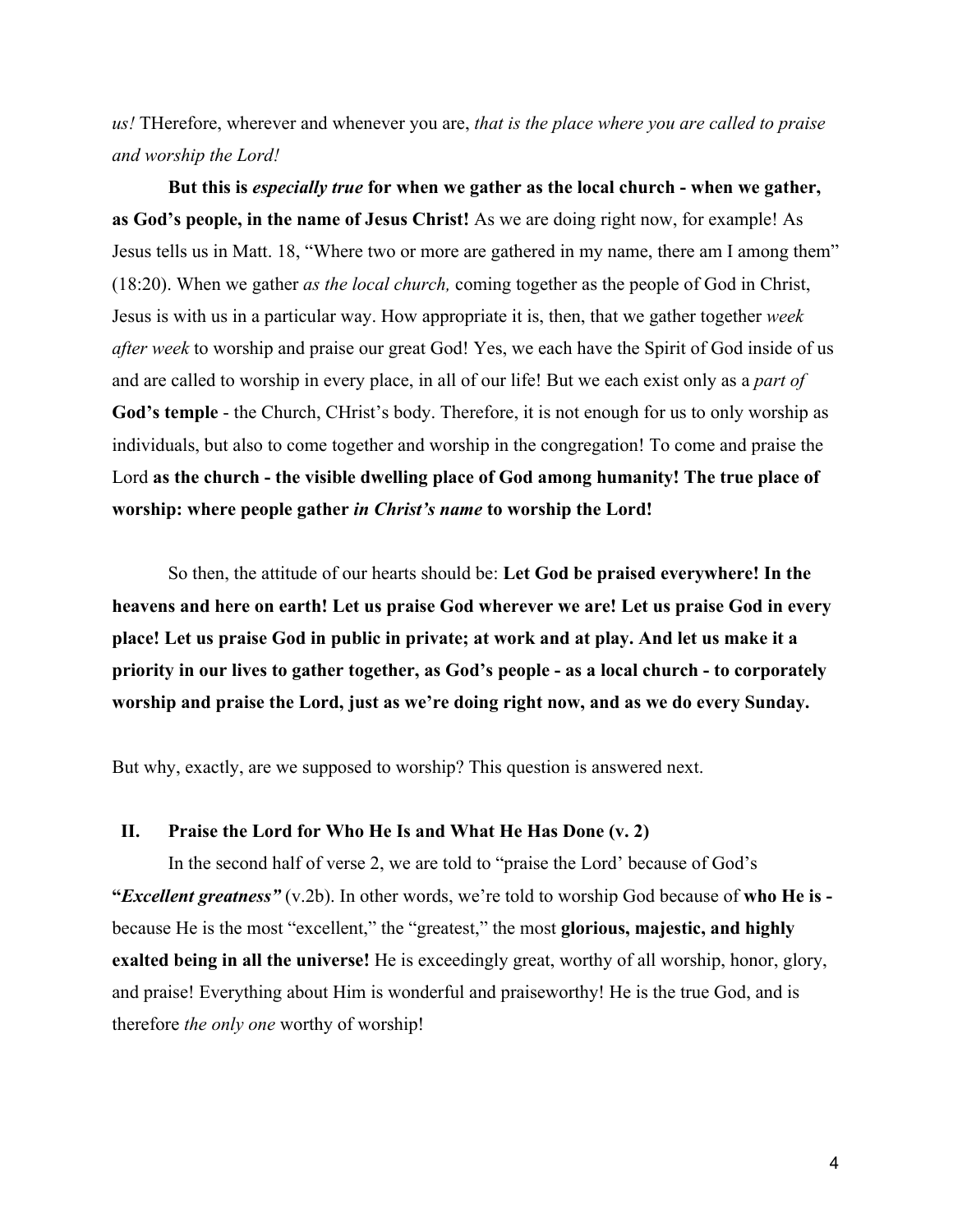And His glory - *His praise-worthiness -* is revealed in what He does - in what He *has done, is doing, and will do.* And so, as the beginning of verse two tells us, we also *"praise Him for His mighty deeds!"* We worship and praise God because of *what He does.*

In one sense, this includes all of what God does, for it is all good, all praise-worthy, and it all reveals His glorious nature. THe fact that He *created everything that exists* reveals to us that He is the one, true Creator God! As our maker, He deserves our worship and praise! All of His works of divine providence, whether seemingly "normal" or "miraculous" reveal His divine power and glory!

But in another sense, this calls us to praise God **because of what He has done to save and redeem sinful, rebellious humanity.** This covers the entire scope of *redemptive history,* from Genesis to Revelation. The entire storyline of the BIble is *the story of how God mercifully saves wretched, rebellious, hopeless sinners.* God is perfectly good, holy, righteous and just. We are all broken, sinful, selfish, and wicked. And yet the Bible reveals **the mighty deeds of the God who stooped down to saved lost causes like you and me!** The whole Bible reveals God's "mighty deeds' of redemption and salvation, and it *all points us to the climactic work of Jesus Christ.* The fullness of redemptive history, the fullness of God's "mighty deeds," indeed, the fullness of the very glory of God, **is revealed in the person and work of Jesus Christ!** And why did Jesus, the Son of God, take on flesh and become a man? What was His work all about? *He came to bring salvation to sinners!* In the perfect life, death, and resurrection of Jesus Christ, God worked out salvation *for anyone who turns away from sin and turns to God in faith, trusting in Christ alone to be saved from our sins and the wrath we deserve!*

This is the "excellent greatness" of God revealed in the "mighty deeds" of God all throughout the Bible and in the gospel of Jesus Christ! And we **experience God's work of salvation** for ourselves when we turn to the Lord in faith, trusting in Christ alone! And as we experience and learn more about God's mighty works of redemption in Christ, *it rightly compels our hearts to worship and praise God!* This is the natural and right response for sinners who receive undeserved mercy and grace - who receive undeserved forgiveness, righteousness, redemption, transformed lives, and eternal life in Christ!

So meditate on who God is and what He has done; see this most fully displayed in the life and work of Christ in the gospel, and let this move you to genuinely worship the Lord!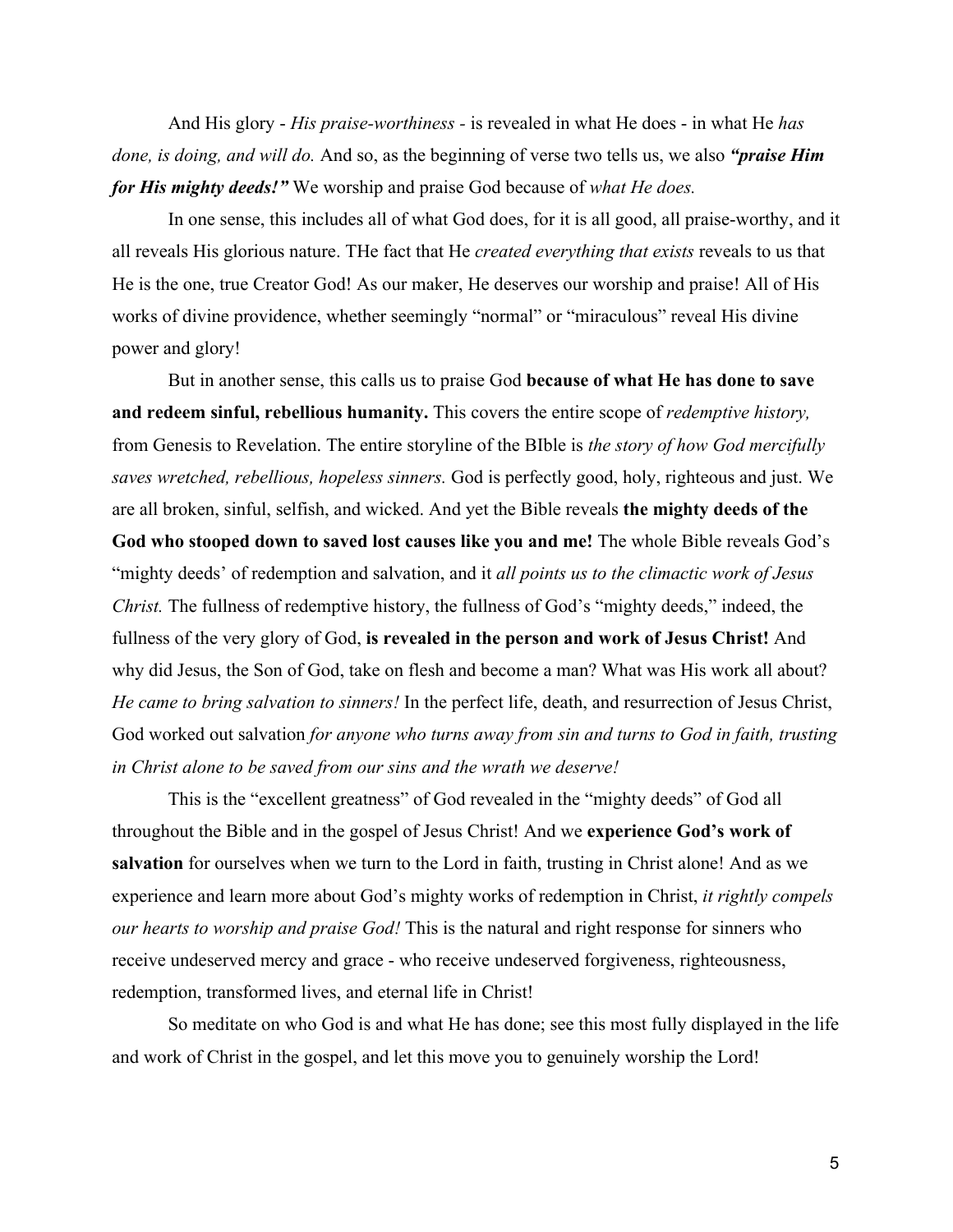**[Transition]:** And as our hearts are moved to worship, the next question is, of course, **"How?"** This brings us to point number 3…

### **III. Praise the Lord with All That You Have (vv.3-5)**

Verses 3-5 erupt in a flurry of praising God with any and every musical form and instrument at hand. It is a call to **praise God** with whatever musical instruments and abilities we have at our disposal. Each burst of praise calls forth different instruments and musical forms to be used: Praise GOd with trumpets! Praise God with lutes, harps, pipes, tambourines and cymbals! It is a varied list, touching on all different kinds and forms of musical instruments available when the psalm was written. "Lutes" and "harps," two types of stringed instruments, are listed in verse 3, then in verse 4, it is opened up to any other "stringed" instruments that exist! And it's obviously not just confined to playing instruments, but breaks out into "dancing" as well! It even lists two different types of cymbals, or percussion instruments.

So this is clearly not meant to be an exhaustive list of appropriate instruments to use, or even *commanding these specific instruments to be used.* The point is: *use whatever you have at your disposal to worship and praise the Lord!* Do we have trumpets? Praise God with them! Do we lutes, harps or any other "stringed instruments" of any kind? Praise the Lord with them! Grab them pipes and flutes! Do you play the tambourine and dance? Use it to praise God! Do we have cymbals? Use them to praise God! Do we also have loud clashing cymbals? Use them as well!

The point is calling us to use whatever means we have at hand to worship and praise God!

And so we can say today in our local church setting: Do we have a piano?Great! Let us use it to praise and worship God! Do we have violins, guitars, banjos, any other kind of stringed instrument? Let us worship the Lord the Lord with them! Can we sing? Let our voices lift up his praises! Has the Lord gifted you with musical or technical talents to help aid in our corporate worship? Praise God! Does this instrument, or these different styles of music, or this piece of equipment or technology aid us in worshipping the Lord and singing His praises? Then let us employ it all to the glory of His great name!

And so we could keep going and extend this to *all of life!* Has the Lord given you any gifts, talents, or resources? Praise God! Let us use them together to worship, praise, glorify the Lord! Let us join together in praising God with all things, with all that we have, with every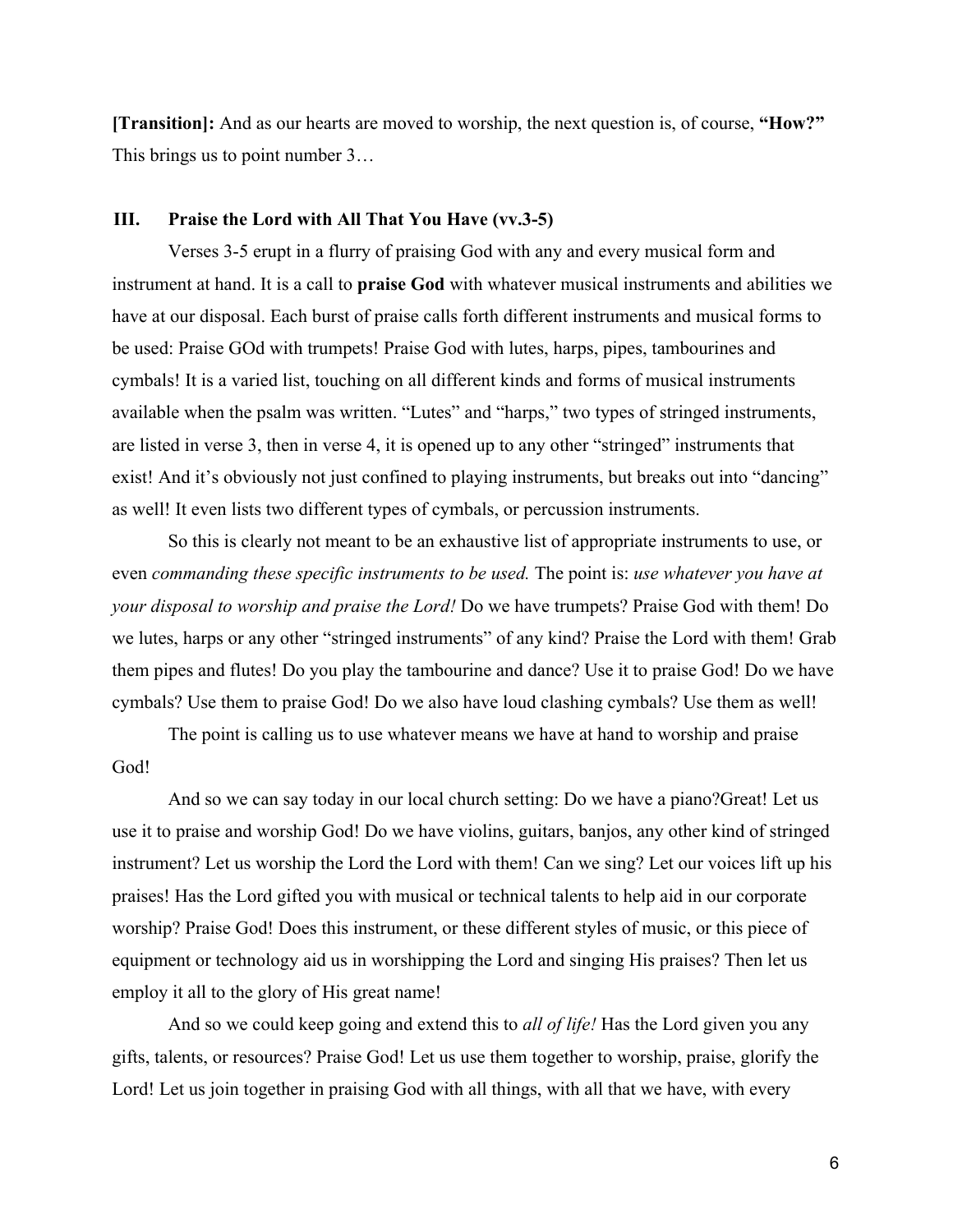opportunity and with whatever is at our disposal! Let us praise God with all that we have and with all that we are!

And finally, we see **"who"** is expected to praise God...

## **IV. Everyone Should Praise the Lord (v.6)**

The last verse ends this psalm - and the entire Psalter - by a double-exhortation to praise God. And it gives a resounding, exhausting answer to *whom this exhortation is given.* Who should praise God? *Everything that has breath.* This is clearly saying: everyone in all the earth should praise the Lord! But it *even goes beyond all people*: everyone and everything, every living creature that moves and breathes - let everyone and all of creation praise and worship God! And then for good measure, the psalm ends with the same phrase with which it started: the repeated call to *"praise the Lord"!*

There couldn't be a more appropriate way to end the entire book of Psalms. After all, that's what the whole book points us to: **the worship of God.** But even more than that, *this is where the entire Bible leads to!* The entire end and aim of the Christian life is the worship, praise and glory of God! Not only that, but *all of history* is leading and building up to the day when **everyone and all of Creation will give God the praise and glory He deserves!** Fallen humanity does not do this now, in the fallen world we live in today. Even we, as the people of God, do not glorify God in all that we do or give Him all the praise He is due. And yet, this is exactly where all things are headed. We saw this just a few weeks ago, in **Philippians 2:9-11**  there is coming a day when *every knee shall bow at the name of Jesus; when every tongue shall confess that Jesus is Lord* - among every single person and being, in Heaven, Earth, Hell, and all of Creation! *That* **is where all things are headed - to the praise and glory of God in Christ Jesus!**

So then, this means that we should make **worshipping the Lord** the aim of *our lives.* Our entire purpose for existing is *the glory of God.* THis is true of all people. How much more is it true of God's people - we who have been redeemed by the blood of Jesus, we who have been filled with the Holy Spirit of God, we who are **royal priests** in Christ? The glory of the Lord should be what drives us; we should do *all things* for the purpose of glorifying God in Christ Jesus. We should make it our aim and goal in life to cultivate a *genuine heart of worship,*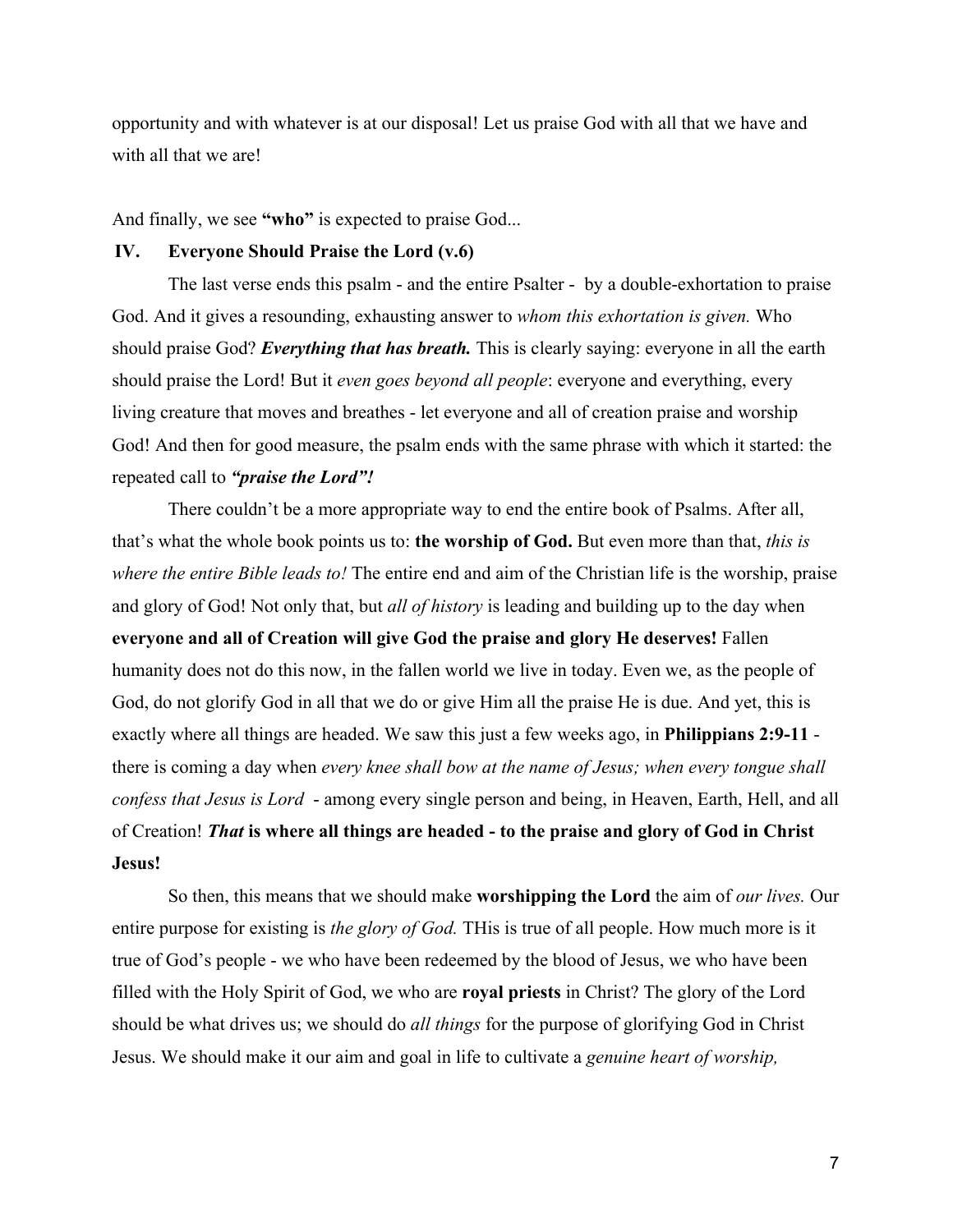genuinely seeking to worship and praise God with *every thought, every word, every feeling, and every action we take.*

And this also means that we should make it our aim to see **every single person in the entire world** *also* **praise and worship God in Christ!** Our aim in life is not *just* our own personal worship - *it is also to see other people worship and praise God!* We should work towards GOd's glory covering the earth! And how do we do that? **By proclaiming God's glory through the gospel of Jesus Christ, seeking to make disciples of** *all nations,* **so that** *everyone,* **in** *all the earth,* **would praise the Lord** *through faith in Christ!*

One of my favorite books that has been written on the subject of *missions* is "*Let the Nations Be Glad"* by John Piper. He began that book with these powerful words: **"Missions is not the ultimate goal of the church. Worship is. Missions exists because worship doesn't…. So worship is the fuel and goal of missions."<sup>2</sup>**

John Piper is exactly right. Psalm 150, along with the rest of Scripture, makes this point very clear. God is worthy **of all worship, honor, and praise.** Everyone and all of creation were made *for the purpose of glorifying God. All of Scripture, and all of history, is moving towards the day when everyone will bow the knee and praise the name of the Lord!* And yet, all who are still dead in their sin **intentionally do** *not* **worship God; they emphatically** *do not* **bow their knee in faith to Christ.** On that day, when all will be compelled to praise God's name as they see His glory, it will also be a day of judgment; when we sin and rebel against God, we are doing the *opposite* of worshipping God: we are trying to worship *ourselves and the things of this world that we turn into our idols.* And this deserves God's wrath; we deserve death. Worshipping God is not optional; it is not merely something that is *nice* or *appropriate* to do. It is, in a very real way, *a matter of life and death.* And so, we must glorify God by taking the gospel of Christ to all the nations, to every person in every place! We proclaim the glory of God revealed in His Word, revealed fully in the life, work, death, and resurrection of Jesus Christ! We proclaim to all the good news that we can be saved by grace through faith in Jesus Christ alone!

But the end goal is not *missions itself or the expansion of the church. The ultimate goal is the worship and praise of God.* We proclaim the gospel *and make disciples, teaching one another to worship God.* We proclaim Christ and preach and teach the Word *so that all might know and praise Him!* Even after the opportunity for missions is over; even after the heavens and

<sup>2</sup> John Piper, *Let the Nations Be Glad!* (Grand Rapids: Baker, 1993), 11.